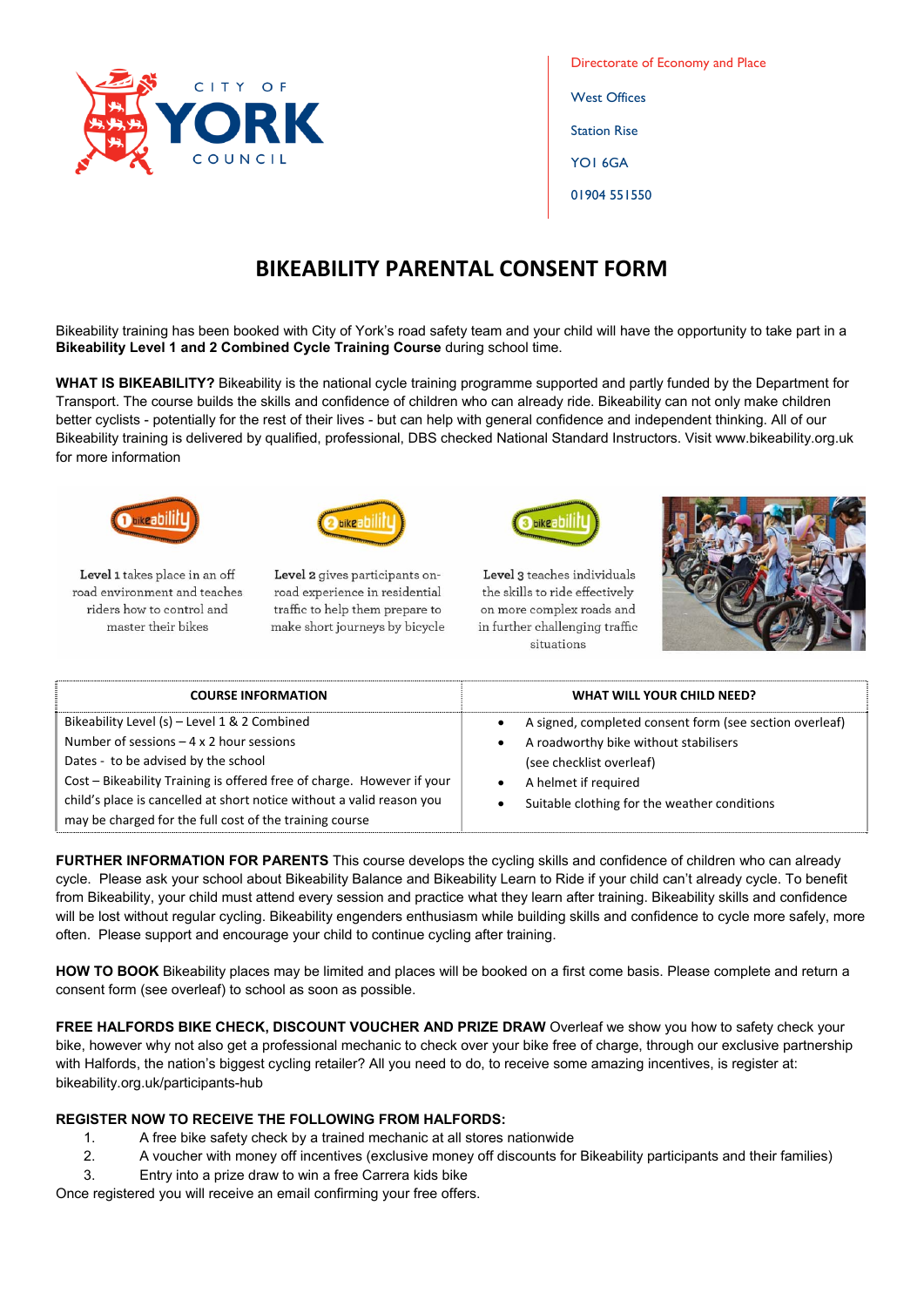

## **PARENT/ GUARDIAN – CONSENT FORM**

Please read the following information before completing and returning the consent slip to your child's school. I understand that:

- 1. I agree to my son/daughter taking part in cycle training
- 2. My son/daughter can already ride (may be refused if not)
- 3. I understand that the Level 2 training is on public roads and that my child will only progress to level 2 if they reach the required standard for Level 1.
- 4. I agree my son/daughter child will wear a high visibility tabard during the training
- 5. The instructors may refuse to train my child if they deem his/her cycle to be unroadworthy
- 6. It remains my responsibility to ensure my child does not ride an unroadworthy bike and if I am in doubt as to whether a cycle is roadworthy I should seek the advice of a professional mechanic
- 7. Instructors may at any time refuse to continue to train my child if his/her behaviour or cycling ability is deemed unsuitable
- 8. City of York Council will not be responsible for any injury or liable for any loss or damage to participant's cycles and other belongings'
- 9. I understand CYC leaves the decision about wearing cycle helmets to the school policy or the parent/guardian
- 10. I consent to the Bikeability instructor 'adjusting' my child's helmet if required, however I confirm they are not responsible for the physical condition or appropriate fitting of the helmet
- 11. I understand that pupil data collected will be used to support the delivery and monitoring of training sessions/courses. See bikeability.org.uk/privacy-statement/ for further details.
- 12. I agree to encourage my child to practice between each session and after the completion of training

| Full Name of Child:                                    |            |     |                      |
|--------------------------------------------------------|------------|-----|----------------------|
| School:                                                |            |     |                      |
| School Year:                                           |            |     |                      |
| I require my child to wear a cycle helmet:             | <b>YFS</b> | NO. | (Delete as required) |
| Are there any medical/ educational needs we need to be |            |     |                      |
| aware of?:                                             |            |     |                      |
|                                                        |            |     |                      |

If you are happy for your child to be photographed and/or filmed to help promote Bikeability, please tick here  $\Box$ I confirm that I have read all the information enclosed and in the 'Parental Consent Form' and consent to my child (or the above child for whom I take responsibility) to take cycling lessons and related activities, which may include cycle maintenance as well as riding on the public highway. I understand that this information is retained by my child's school and used to ensure my child is eligible to undertake Bikeability training

Training will go ahead in all weathers unless the trainers feel it is unsafe to train. As weather conditions can change rapidly a decision to postpone the training may, on rare occasions, be made at very short notice. Should training be postponed it will be rearranged as soon as possible and you will be notified by the school.

Please make sure your child has appropriate clothing for the weather conditions.

| Date: |  |  |
|-------|--|--|

All information is treated with confidence and held in compliance with the Data Protection Act 1998.

**If you are interested in further information on cycle training offered by City of York Council, please ring the Road Safety team 01904 555579 or e-mail cycle.training@york.gov.uk**





Official cycling retail partner of Bikeability

Department for Transport

www.bikeability.org.uk